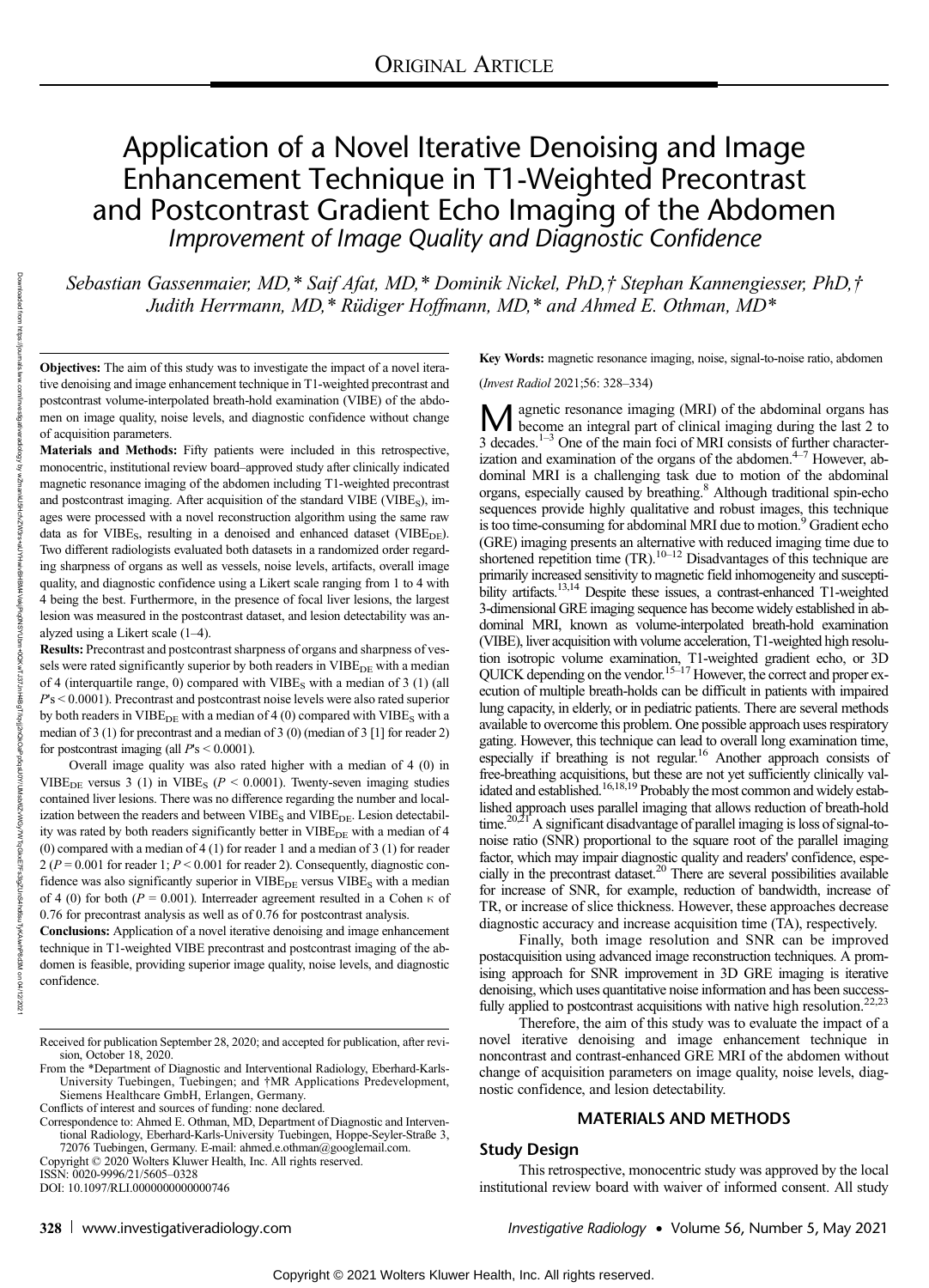procedures were conducted in accordance with the ethical standards as laid down in the 1964 Declaration of Helsinki and its latest revision in 2013.

Fifty patients who underwent a contrast-enhanced MRI of the abdomen between May and August 2020 were included in this study. Patients were identified using the institutional radiology information system.

### MRI Acquisition Parameters

All imaging studies were conducted on 1.5-T MRI scanners (Siemens MAGNETOM Avanto fit and Aera; Siemens Healthcare, Erlangen; Germany) with patients in supine position using an 18-channel body coil and 32-channel spine coil setup. All patients received a bolus of contrast media adapted to their body weight (0.1 mmol/kg gadobutrol, Gadovist; Bayer Healthcare, Leverkusen, Germany) with a flow rate of 1.5 mL/s followed by a saline flush of 20 mL. An axial T1-weighted VIBE sequence was acquired precontrast and postcontrast (3 minutes postinjection) using the following parameters: voxel size of  $1.2 \times 1.2 \times 3.0$  mm, slice thickness of 3 mm, number of slices of 80, TR of 6.66 milliseconds, echo time (TE) of 2.39 milliseconds, flip angle of 10 degrees, matrix of  $182 \times 320$ , parallel imaging factor of 4, and TA of 16 seconds.

The same raw data that produced the standard reconstruction (VIBE<sub>S</sub>) were then reconstructed again via a prototype implementation integrated into the scanner image reconstruction system, yielding a second image series (VIBE<sub>DE</sub>).

#### Iterative Denoising Technique

A bank of thresholded orthogonal wavelet transforms was used for denoising of intermediate complex-valued, channel-combined images after parallel imaging reconstruction. As supplementary information, a quantitative map of the spatially varying noise level in the image domain was calculated with the help of the system's noise adjustment functionality and internal knowledge of noise-modifying operations, in particular including the "g-factor." This noise map allows spatial adaptation of the wavelet thresholds and iterative combination of denoised and original images for optimal noise removal according to Stein's Unbiased Risk Estimator.<sup>24</sup> After denoising, some edge enhancement (linear edge filter) was applied to compensate for any perceived loss in sharpness using the same strength as in the standard reconstructions. Reconstruction time per sequence was approximately 1 minute.

#### Image Evaluation

Image analysis was performed using a dedicated workstation (Centricity PACS RA1000; GE Healthcare, Milwaukee, WI). Images were independently evaluated by 2 radiologists with 5 years and 3 years of experience in body MRI. VIBE<sub>S</sub> and VIBE<sub>DE</sub> series were analyzed in a randomized order and blinded to clinical data as well as the original report. Image quality was qualitatively analyzed using a Likert scale ranging from 1 to 4 with 4 being the best. For image quality evaluation, the following criteria were assessed: sharpness of organ borders as well as sharpness of vessels (1, heavily blurred edges, organ borders and vessel walls not recognizable; 2, severely blurred edges, organ borders and vessel walls recognizable; 3, slightly blurred edges, organ borders and vessel walls recognizable; 4, no blurring with sharp organ borders and vessel walls), overall image quality (1, nondiagnostic; 2, poor image quality; 3, good image quality; 4, excellent image quality), and diagnostic confidence (1, no diagnosis possible; 2, severely reduced confidence, repetition of examination recommended; 3, good confidence; 4, very good confidence). Furthermore, the presence and extent of image artifacts as well as noise were assessed on a Likert scale ranging from 1 to 4 (1, excessive artifacts/noise; 2, severely hampered image quality by artifacts/noise; 3, slightly hampered image quality by artifacts/noise; 4, no visible artifacts/noise). In the presence of liver lesions, the number and localization of liver lesions was noted for up to 5 lesions per patient. Furthermore, the maximum axial diameter of the largest lesion was measured in the postcontrast dataset, and lesion detectability was evaluated (1, lesion border not detectable; 2, poor detectability of lesion border; 3, good detectability of lesion border; 4, excellent detectability of lesion border). As only T1-weighted precontrast and postcontrast sequences were available for reading under study conditions, no further characterization of liver lesions was performed.

#### Statistical Evaluation

Statistical software was used for analysis (SPSS Statistics Version 26; IBM, Armonk, NY). Parametric variables are displayed using mean ± standard deviation. Nonparametric variables are displayed using median and interquartile range in parentheses. The Wilcoxon signed-rank test was used for comparison of ordinal-scaled dependent data between the original and iteratively denoised image data sets. Bland-Altman analysis was performed to compare the size measurements of liver lesions between both readers. Linearly weighted Cohen κ was used to evaluate interreader agreement. P values below 0.05 were regarded as significant.

#### RESULTS

#### Patients' Characteristics

All examinations could be evaluated successfully. The mean patient age was  $56 \pm 18$  years (range, 18–84 years). Most patients (n = 35) underwent abdominal MRI due to malignant tumors (mostly melanoma,  $n = 7$ ; and hepatocellular carcinoma,  $n = 7$ ). In 26 cases, there was no abnormal finding, whereas in 8 cases, metastatic disease was found. Further details are displayed in Table 1.

#### Interreader Variability

Interreader agreement was substantial for precontrast as well as postcontrast imaging (each Cohen κ of 0.76). Therefore, only the results of reader 1 are displayed in the following. The results of reader 2 are available in Tables 2 and 3.

#### TABLE 1. Patients' Characteristics

| <b>Characteristics</b>            | <b>Values</b>         |
|-----------------------------------|-----------------------|
| Patients, n                       | 50                    |
| Age, mean $\pm$ SD (range), y     | $56 \pm 18 (18 - 84)$ |
| Indication for MRI examination, n |                       |
| Melanoma                          | 7                     |
| Hepatocellular carcinoma          | 7                     |
| Neuroendocrine tumor              | 5                     |
| <b>Breast cancer</b>              | 4                     |
| Post-LTX                          | 3                     |
| Other malignant carcinoma         | 12                    |
| Inflammatory disease              | 5                     |
| Other nonmalignant disease        | 7                     |
| Liver MRI findings, n             |                       |
| Unremarkable                      | 26                    |
| Metastatic disease                | 8                     |
| Hepatocellular carcinoma          | 4                     |
| Benign focal liver lesions        | 3                     |
| Liver cirrhosis                   | 3                     |
| Other malignant findings          | 3                     |
| Other nonmalignant findings       | 3                     |

LTX, liver transplantation; MRI, magnetic resonance imaging.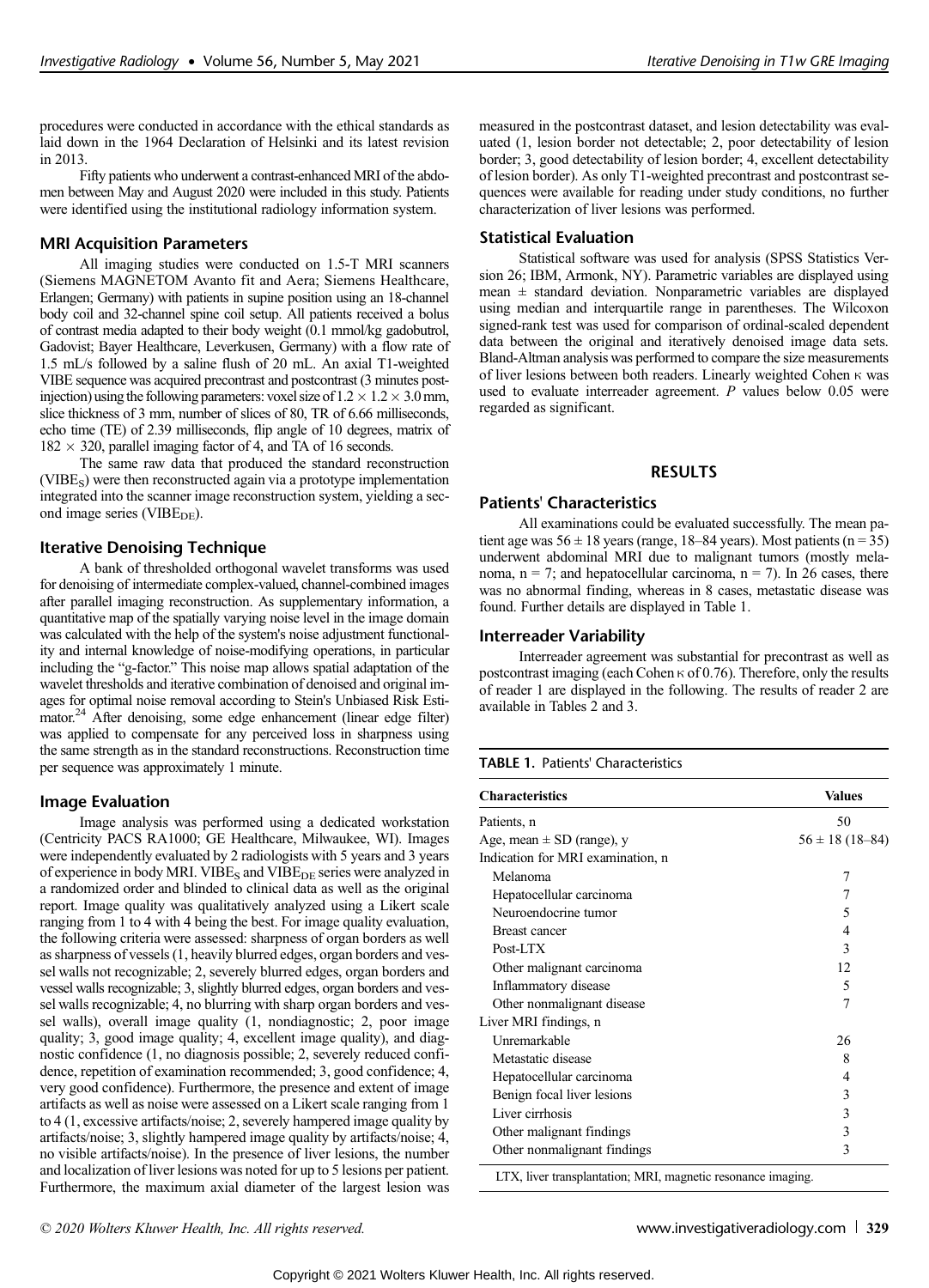| <b>Characteristics</b>             | Reader 1          |                          |          | Reader 2 |                          |                  |
|------------------------------------|-------------------|--------------------------|----------|----------|--------------------------|------------------|
|                                    | VIBE <sub>s</sub> | <b>VIBE<sub>DE</sub></b> | P        | $VIBE_S$ | <b>VIBE<sub>DE</sub></b> | $\boldsymbol{P}$ |
| Sharpness organs precontrast       | 3(1)              | 4(0)                     | < 0.0001 | 3(1)     | 4(0)                     | < 0.0001         |
| Sharpness organs postcontrast      | 3(1)              | 4(0)                     | < 0.0001 | 3(1)     | 4(0)                     | < 0.0001         |
| Sharpness vessels precontrast      | 3(1)              | 4(0)                     | < 0.0001 | 3(1)     | 4(0)                     | < 0.0001         |
| Sharpness vessels postcontrast     | 3(1)              | 4(0)                     | < 0.0001 | 3(0)     | 4(0)                     | < 0.0001         |
| Noise precontrast                  | 3(1)              | 4(0)                     | < 0.0001 | 3(1)     | 4(0)                     | < 0.0001         |
| Noise postcontrast                 | 3(0)              | 4(0)                     | < 0.0001 | 3(1)     | 4(0)                     | < 0.0001         |
| Artifacts precontrast              | 4(1)              | 4(0)                     | 0.025    | 4(0)     | 4(0)                     | 0.083            |
| Artifacts postcontrast             | 4(0)              | 4(0)                     | 0.083    | 4(0)     | 4(0)                     | 0.083            |
| Overall image quality precontrast  | 3(1)              | 4(0)                     | < 0.001  | 3(1)     | 4(0)                     | < 0.001          |
| Overall image quality postcontrast | 3(1)              | 4(0)                     | < 0.001  | 3(1)     | 4(0)                     | < 0.001          |
| Diagnostic confidence              | 4(0)              | 4(0)                     | 0.001    | 4(0)     | 4(0)                     | 0.001            |

VIBE, volume-interpolated breath-hold examination; VIBE<sub>S</sub>, standard VIBE datasets; VIBE<sub>DE</sub>, denoised datasets.

# Qualitative Image Quality Evaluation of Precontrast Imaging

The sharpness of organ borders as well as vessels was evaluated significantly better in precontrast  $VIBE<sub>DE</sub>$  with a median of 4 (0) compared with precontrast VIBE<sub>S</sub> with a median of 3 (1) ( $P < 0.001$ ). Precontrast VIBE $_{DE}$  was also rated with less noise than VIBE<sub>S</sub> with a median of 4 (0) versus 3 (1) ( $P < 0.001$ ). There were only slightly more severe artifacts (motion and parallel imaging artifacts) found in  $VIBE<sub>S</sub>$ (median of 4 [1]) versus VIBE<sub>DE</sub> (median of 4 [0];  $P = 0.025$ ). Overall image quality of precontrast imaging was also rated significantly superior in VIBE<sub>DE</sub> with a median of 4 (0) versus a median of 3 (1) in VIBE<sub>S</sub>  $(P < 0.001)$ . Figure 1 shows an example of precontrast imaging with additional SNR maps.

# Qualitative Image Quality Evaluation of Postcontrast Imaging

Analogous to precontrast imaging analysis, postcontrast imaging was rated significantly better regarding sharpness of organ borders as well as vessels in  $VIBE<sub>DE</sub>$  compared with  $VIBE<sub>S</sub>$  (median of 4 [0] vs 3 [1];  $P < 0.001$ ). Noise levels were also rated to be significantly less in VIBE<sub>DE</sub> versus VIBE<sub>S</sub> with a median of 4 (0) compared with a median of 3 (0) ( $P < 0.001$ ). There was no significant difference regarding artifacts (motion and parallel imaging artifacts) (both median of 4 [0],  $P = 0.083$ ). Figure 2 demonstrates examples of occurred artifacts. Overall image quality was also evaluated to be higher in  $VIBE_{DE}$  than in VIBE<sub>S</sub> with a median of 4 (0) versus 3 (1) ( $P < 0.001$ ). Figure 3 shows an example of postcontrast imaging with additional SNR maps.

Diagnostic confidence levels were significantly superior in precontrast and postcontrast imaging in  $VIBE_{DE}$  versus  $VIBE_S$  with a median of 4 (0) for both datasets ( $P = 0.001$ ). Figure 4 shows another imaging example of  $VIBE_S$  and  $VIBE_{DE}$ .

## Lesions Detection

Twenty-seven imaging studies with altogether 72 liver lesions were found. In 7 cases, multiple lesions (more than 5) were found. No difference was found between both readers or between standard and denoised datasets regarding the localization of lesions. The largest lesions were in 12 cases cystic lesions, in 9 cases metastatic lesions, in 3 cases hepatocellular carcinoma, and in 1 case focal nodular hyperplasia. There was no significant difference between lesion size between VIBE<sub>S</sub> (18  $\pm$  11 mm) and VIBE<sub>DE</sub> (17  $\pm$  11 mm) for reader 1  $(P = 0.743)$ . However, there was a slight significant difference between VIBE<sub>S</sub> (18  $\pm$  12 mm) and VIBE<sub>DE</sub> (19  $\pm$  12 mm) for reader 2

 $(P = 0.010)$ . Intraclass correlation coefficient (ICC) was excellent between both readers (ICC > 0.9). Lesion detectability was rated by both readers significantly better in  $VIBE<sub>DE</sub>$  with a median of 4 (0) compared with a median of 4 (1) for reader 1 and a median of 3 (1) for reader 2  $(P = 0.001$  for reader 1;  $P \le 0.001$  for reader 2) (see Table 3 for further details). Figures 5A and B show Bland-Altman plots for readers 1 and 2.

#### DISCUSSION

This study investigated a novel iterative denoising and image enhancement approach for T1-weighted VIBE precontrast and postcontrast imaging of the abdomen. The results show that image quality, noise levels, sharpness of body structures, as well as diagnostic confidence can be significantly improved via this approach compared with the standard reconstruction.

T1-weighted VIBE imaging is a key element in current abdominal MRI.<sup>17</sup> Gradient echo imaging provides swift and precise imaging for basically all abdominal pathologies with minimized motion artifacts. Compared with traditional TSE or even SE techniques, the major disadvantages of GRE sequences are an increased risk for susceptibility artifacts due to magnetic field inhomogeneities.<sup>10</sup> Another drawback, especially important in abdominal MRI, is given by the necessity of breath-holds in conventional Cartesian VIBE sequences leading partially to compromised image quality, especially in patients of very young age or in elderly people. A possible solution for this issue was demonstrated by Chandarana et al<sup>16</sup> using a free-breathing radial 3D GRE (VIBE) sequence with comparable image quality to standard breath-hold VIBE. However, the major disadvantage of this technique lies in its longer TA. Another disadvantage of radial readout compared with Cartesian readout is based on reduced vessel-tissue contrast.<sup>25</sup>

| <b>TABLE 3.</b> Lesion Detectability and Lesion Size in VIBE <sub>S</sub> and VIBE <sub>DE</sub> |  |
|--------------------------------------------------------------------------------------------------|--|
|--------------------------------------------------------------------------------------------------|--|

|                                            | VIBE <sub>s</sub> |               |      | $\mathbf{VIBE}_{\mathbf{DF}}$                                |       |              |
|--------------------------------------------|-------------------|---------------|------|--------------------------------------------------------------|-------|--------------|
| <b>Characteristics</b>                     | Reader            | $\mathcal{L}$ | к    | Reader ICC/ Reader Reader                                    |       | = ICC/<br>к  |
| Lesion size, mm<br>Lesion<br>detectability | 4(1)              | 3(1)          | 0.78 | $18 \pm 11$ $18 \pm 12$ 0.99 $17 \pm 11$ $19 \pm 12$<br>4(0) | 4 (0) | 0.99<br>0.78 |

VIBE, volume-interpolated breath-hold examination; VIBE<sub>S</sub>, standard VIBE datasets;  $V I B E<sub>DE</sub>$ , denoised datasets.

330 <www.investigativeradiology.com>  $\degree$  2020 Wolters Kluwer Health, Inc. All rights reserved.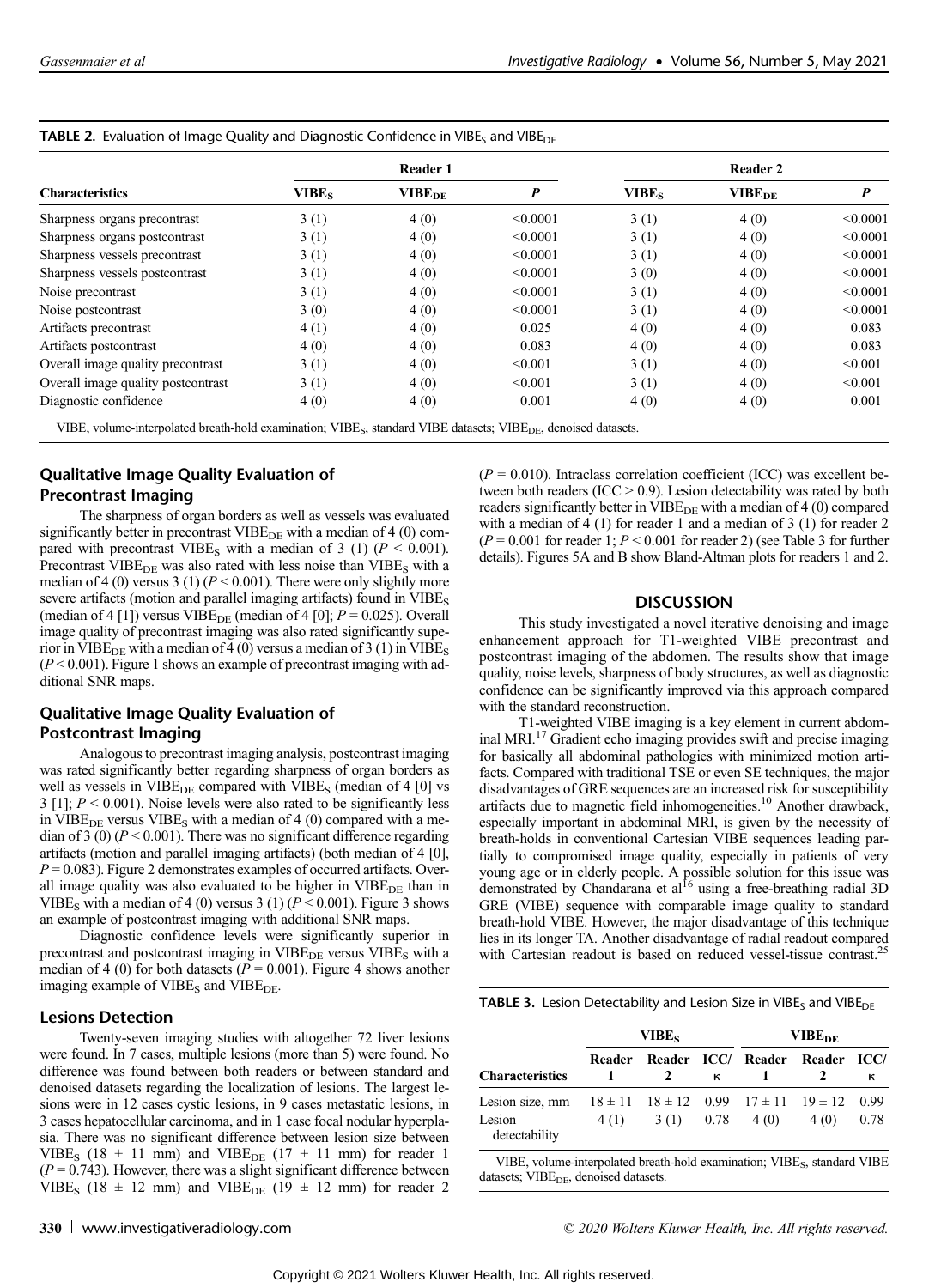

FIGURE 1. Image shows an example of a precontrast dataset with the reconstructed images in the upper row and signal-to-noise ratio (SNR) maps in the bottom row with an SNR scale bar (multiplicated by the factor of 10). The left column shows standard imaging (VIBE<sub>S</sub>), whereas the right column shows the iteratively denoised dataset (VIBE<sub>DE</sub>). The VIBE<sub>DE</sub> dataset shows lower noise levels and an increase of SNR with a more homogeneous distribution compared with the VIBE<sub>s</sub> dataset. This SNR improvement affects especially the central parts of the body (eg, major vessels as aorta, vena cava inferior, and portal vein). In addition, SNR levels throughout the liver parenchyma or more homogeneous with clearly improved SNR in the central liver segments as well as the peripheral parts of parenchyma.



FIGURE 2. Image demonstrates common artifacts that occurred in our study cohort in postcontrast imaging with standard imaging reconstruction (VIBE<sub>S</sub>) in the left column and iterative denoising (VIBE<sub>DE</sub>) in the right column. The upper row shows an example of a parallel imaging artifact with a noise band affection of the delineation of the aorta and superior mesenteric artery. This effect was reduced in VIBE<sub>DE</sub>. The bottom row shows an example of blurred edges of the intestine due to intestinal motion. Although in VIBE<sub>DE</sub> the edges of the intestine appear slightly sharper, effects of motion are still visible.

© 2020 Wolters Kluwer Health, Inc. All rights reserved. We <www.investigativeradiology.com> 331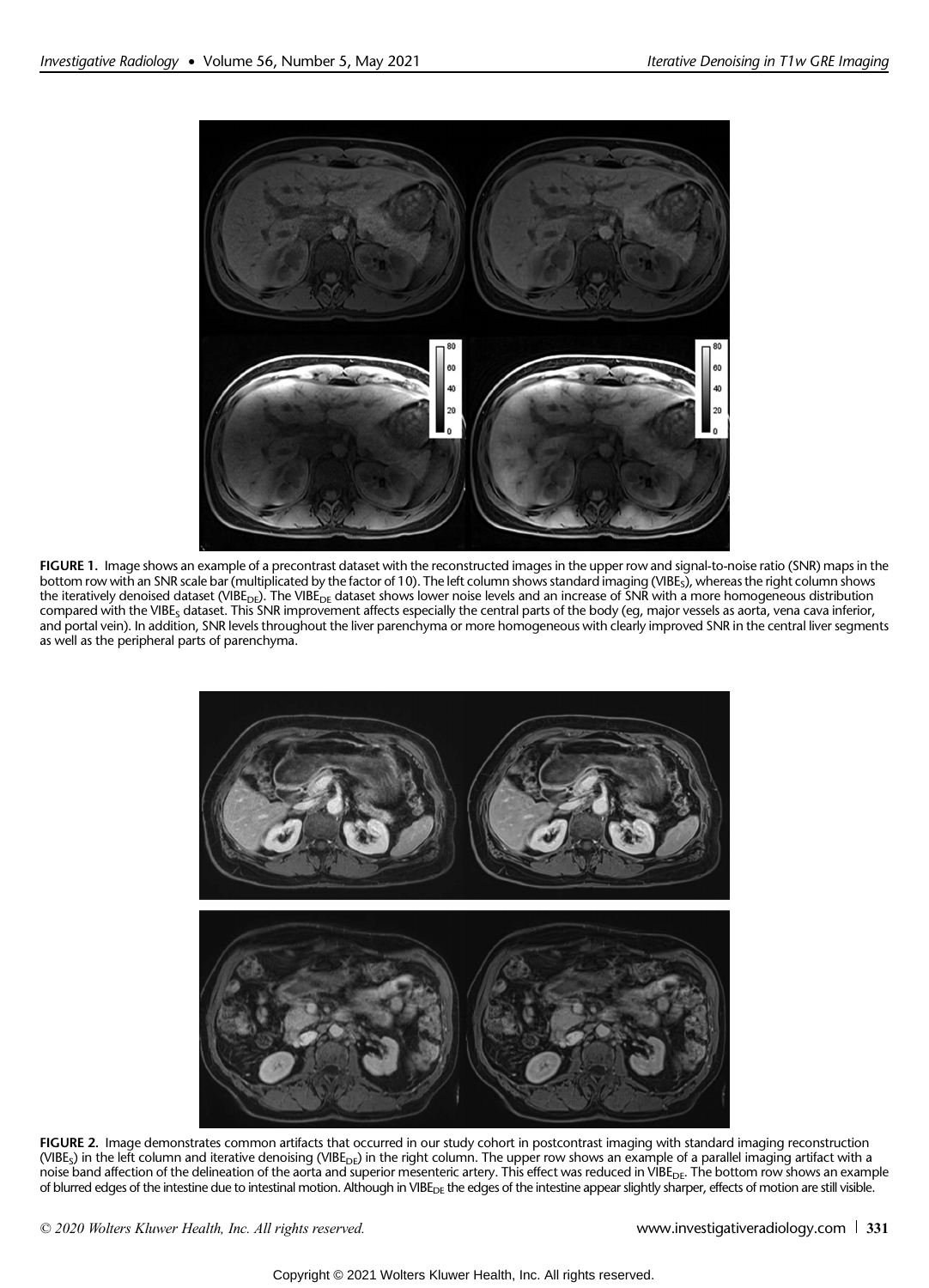

FIGURE 3. Image shows an example of a postcontrast dataset with the reconstructed images in the upper row and signal-to-noise ratio (SNR) maps with an SNR scale bar (multiplicated by 10) in the bottom row. The left column shows standard imaging (VIBE<sub>S</sub>), whereas the right column shows the iteratively denoised dataset (VIBE<sub>DE</sub>). Analogous to the precontrast dataset, noise levels as well as SNR were improved in the VIBE<sub>DE</sub> dataset with a more homogeneous distribution, especially affecting the peripheral parts of the liver parenchyma of the right liver lobe and the central body parts. Compared with precontrast imaging, the effect of SNR improvement is less pronounced.

Although some experimental applications of self-gated 4D liver MRI or combinations of parallel imaging, compressed sensing, and radial readout have been reported, these techniques are still not widely established in clinical routine.<sup>25,26</sup> One of the most common approaches to reduce

acquisition and breath-hold time is parallel imaging. Unfortunately, high parallel imaging acceleration factors lead to a significant decrease in image quality and increase in noise as SNR is decreased by the square root of the acceleration factor. This issue impedes the usage of



FIGURE 4. Image shows another example of standard VIBE reconstructions (VIBE<sub>S</sub>; left hand side) and datasets with iterative denoising (VIBE<sub>DE</sub>; right hand side) in precontrast (upper row) and postcontrast (bottom row) imaging. Image noise and sharpness was improved in VIBE<sub>DE</sub>.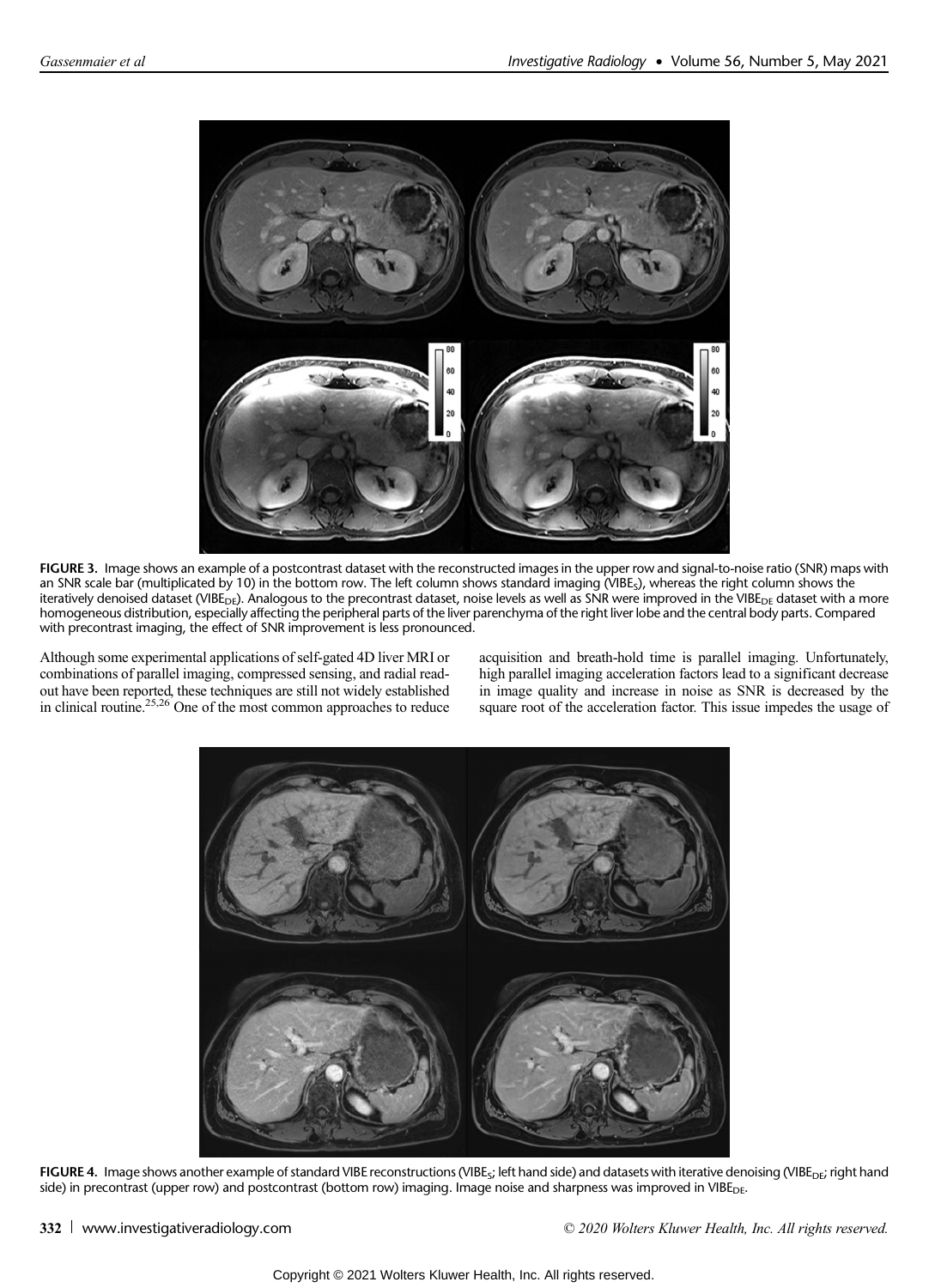

FIGURE 5. Images show Bland-Altman analysis for lesion size (millimeter) in VIBE<sub>S</sub> and VIBE<sub>DE</sub> for reader 1 (A) and reader 2 (B). There was no significant difference between VIBE<sub>S</sub> and VIBE<sub>DE</sub> in reader 1. However, lesion size in reader 2 was significantly different between VIBE $<sub>s</sub>$  and</sub> VIBE<sub>DE</sub> with a systematic overestimation of 0.4 mm in VIBE<sub>DE</sub> ( $P = 0.010$ ).

relatively high factors due to otherwise compromised image quality. The novel iterative denoising and image enhancement reconstruction approach presented in this study showed a significant improvement of noise levels and image quality in our patient cohort compared with VIBES. Furthermore, SNR maps in Figures 1 and 3 show an increase in SNR and also a reduced and more homogeneous distribution of noise compared with the noise band that is an issue in some cases. It becomes evident in the aforementioned examples that noise levels and SNR are especially improved in the precontrast dataset, probably due to the lack of signal in the VIBE<sub>S</sub>. Furthermore, Figure 2 shows that noise artifacts caused by parallel imaging can be slightly improved using VIBE<sub>DE</sub>. Especially the delineation of the major vessels located centrally within the body was improved demonstrating the more homogeneous noise distribution within the images. However, despite increased sharpness of structures, in most studies, there was no significant impact of the denoising and image enhancement procedure on the extent of artifacts, especially regarding motion of the intestine for example (Fig. 2).

Another advantage of this presented approach consists of its simple usability. Implementation in current scanner architecture is feasible without altering the already existing and established workflow. Neither implementation of new sequences nor special instruction for technicians is necessary. In addition, examination times can be kept to a minimum by omitting free-breathing acquisitions in uncooperative patient cohorts. Even further reduction of TA might be possible, for example, via increase of bandwidth, due to the increase of signal via the novel reconstruction algorithm. Therefore, high-quality and radiation-free imaging could be offered to a larger patient cohort.

One limitation of this study is its focus on precontrast and postcontrast abdominal MRI without analysis of dynamic contrastenhanced (DCE) sequences. However, one of the main goals of this study was to investigate the feasibility of this iterative denoising technique in precontrast and postcontrast imaging. Consequently, DCE imaging was also no inclusion criterion for our study. As DCE imaging is often very challenging and sensitive to motion, enhancement of accelerated TA acquisitions would be of greatest interest in this field. Therefore, further studies will be necessary to investigate this area properly. In addition, other body areas should be taken into consideration to improve medical care. Another limitation that deserves consideration is the lack of quantitative SNR comparisons, which will require additional software development. However, we provided exemplarily SNR maps for precontrast and postcontrast datasets.

In conclusion, improvement of abdominal T1-weighted VIBE precontrast and postcontrast image quality, noise levels, and diagnostic confidence is possible using a novel iterative denoising and image enhancement technique. Further reduction of TA might be possible without loss of image quality.

#### REFERENCES

- 1. Keogan MT, Edelman RR. Technologic advances in abdominal MR imaging. Radiology. 2001;220:310–320.
- 2. Low RN. Abdominal MRI advances in the detection of liver tumours and characterisation. Lancet Oncol. 2007;8:525-535.
- 3. Weiss J, Martirosian P, Wolf S, et al. Fast abdominal contrast-enhanced imaging with high parallel-imaging factors using a 60-channel receiver coil setup: comparison with the standard coil setup. Invest Radiol. 2018;53:602-608.
- 4. Young WF Jr. Clinical practice. The incidentally discovered adrenal mass. N Engl J Med. 2007;356:601–610.
- 5. Ramamurthy NK, Moosavi B, McInnes MD, et al. Multiparametric MRI of solid renal masses: pearls and pitfalls. Clin Radiol. 2015;70:304-316.
- Park HS, Lee JM, Choi HK, et al. Preoperative evaluation of pancreatic cancer: comparison of gadolinium-enhanced dynamic MRI with MR cholangiopancreatography versus MDCT. J Magn Reson Imaging. 2009;30:586-595.
- 7. Donato H, Franca M, Candelaria I, et al. Liver MRI: from basic protocol to advanced techniques. Eur J Radiol. 2017;93:30-39.
- 8. Budjan J, Schoenberg SO, Riffel P. Fast abdominal magnetic resonance imaging. Rofo. 2016;188:551–558.
- 9. Hargreaves BA. Rapid gradient-echo imaging. J Magn Reson Imaging. 2012; 36:1300–1313.
- 10. Markl M, Leupold J. Gradient echo imaging. J Magn Reson Imaging. 2012; 35:1274–1289.
- 11. Bitar R, Leung G, Perng R, et al. MR pulse sequences: what every radiologist wants to know but is afraid to ask. Radiographics. 2006;26:513-537.
- 12. Denolin V, Azizieh C, Metens T. New insights into the mechanisms of signal formation in RF-spoiled gradient echo sequences. Magn Reson Med. 2005; 54:937–954.
- 13. Haacke EM, Tkach JA, Parrish TB. Reduction of T2\* dephasing in gradient field-echo imaging. Radiology. 1989;170:457-462.
- 14. Ludeke KM, Roschmann P, Tischler R. Susceptibility artefacts in NMR imaging. Magn Reson Imaging. 1985;3:329–343.
- 15. Elsayes KM, Narra VR, Yin Y, et al. Focal hepatic lesions: diagnostic value of enhancement pattern approach with contrast-enhanced 3D gradient-echo MR imaging. Radiographics. 2005;25:1299–1320.
- 16. Chandarana H, Block TK, Rosenkrantz AB, et al. Free-breathing radial 3D fat-suppressed T1-weighted gradient echo sequence: a viable alternative for contrast-enhanced liver imaging in patients unable to suspend respiration. Invest Radiol. 2011;46:648–653.
- 17. Rofsky NM, Lee VS, Laub G, et al. Abdominal MR imaging with a volumetric interpolated breath-hold examination. Radiology. 1999;212:876–884.
- 18. Chandarana H, Feng L, Block TK, et al. Free-breathing contrast-enhanced multiphase MRI of the liver using a combination of compressed sensing, parallel imaging, and golden-angle radial sampling. Invest Radiol. 2013;48:10–16.

© 2020 Wolters Kluwer Health, Inc. All rights reserved. <www.investigativeradiology.com> 333